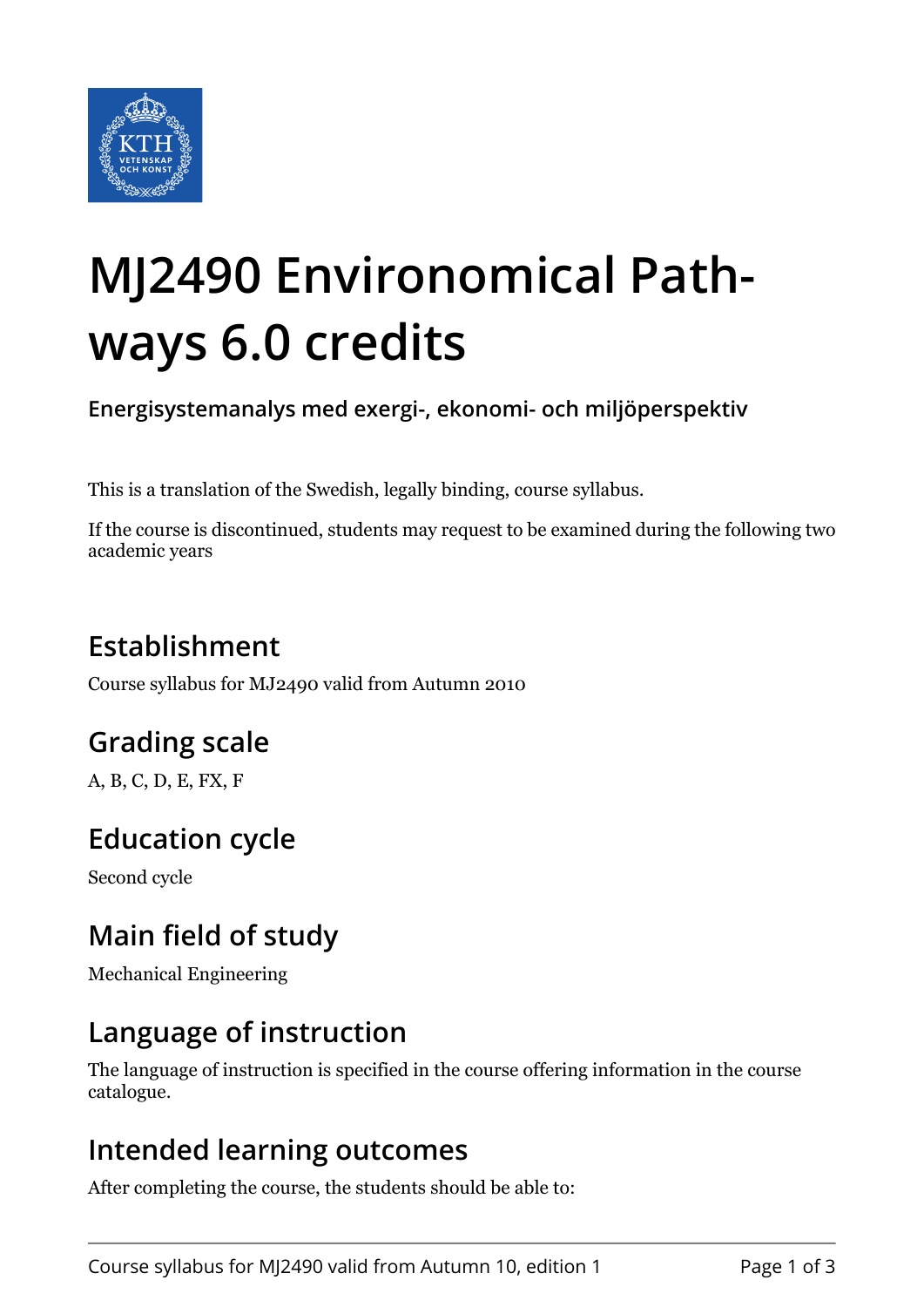- Apply a system approach in analyzing the chain for energy conversion, from primary energy source to energy services. This includes:

- To suggest a system boundary for some basic energy conversion problems like sun/moon/geothermal to comfort heating or cooling.
- To conduct an overall analysis of energy, environmental and cost efficiency of an energy conversion scheme.
- To use the result to carry out an environomical discussion, at a basic level, regarding the relationship between energy, environmental and cost effectiveness using the exergy concept as a basis.

- By using project based working method, be able to work with energy systems analysis and environomics in a structured way.

#### **Course contents**

This course discusses the basic concept of exergy and efficient energy technologies. It relates the environmental consequences in a life cycle cost (and analyses). The lecturers will highlight the often misunderstood concept of energy "sources", identifying the presently only "sustainable sources" as the sun, the moon and the geothermal sources in the earth. The focus is on future, sustainable supply chains from primary energy source to energy services in society.

The lectures and exercise classes presents the fundamental tools of exergy analysis, life cycle analysis and environomics, and provide opportunities for problem solving using these tools.

The project covers a deepend discussion of Environomics from the perspective of specific cases, and thus gives the students the opportunity to practical implementation of the tools mentioned above.

# **Disposition**

Lectures, Exercises and Project

#### **Specific prerequisites**

MJ1112 Applied Thermodynamics (or equivalent).

Admitted to TMESM.

# **Course literature**

Thermal Design and Optimization (författare: Bejan, Tsatsaronis, Moran, Wiley 1995, ISBN 0-471-58467-3)

Fransson, T.H., et al., 2009, "Computerized Educational Program", KTH, Energiteknik -- Kraft- och värmeteknologi